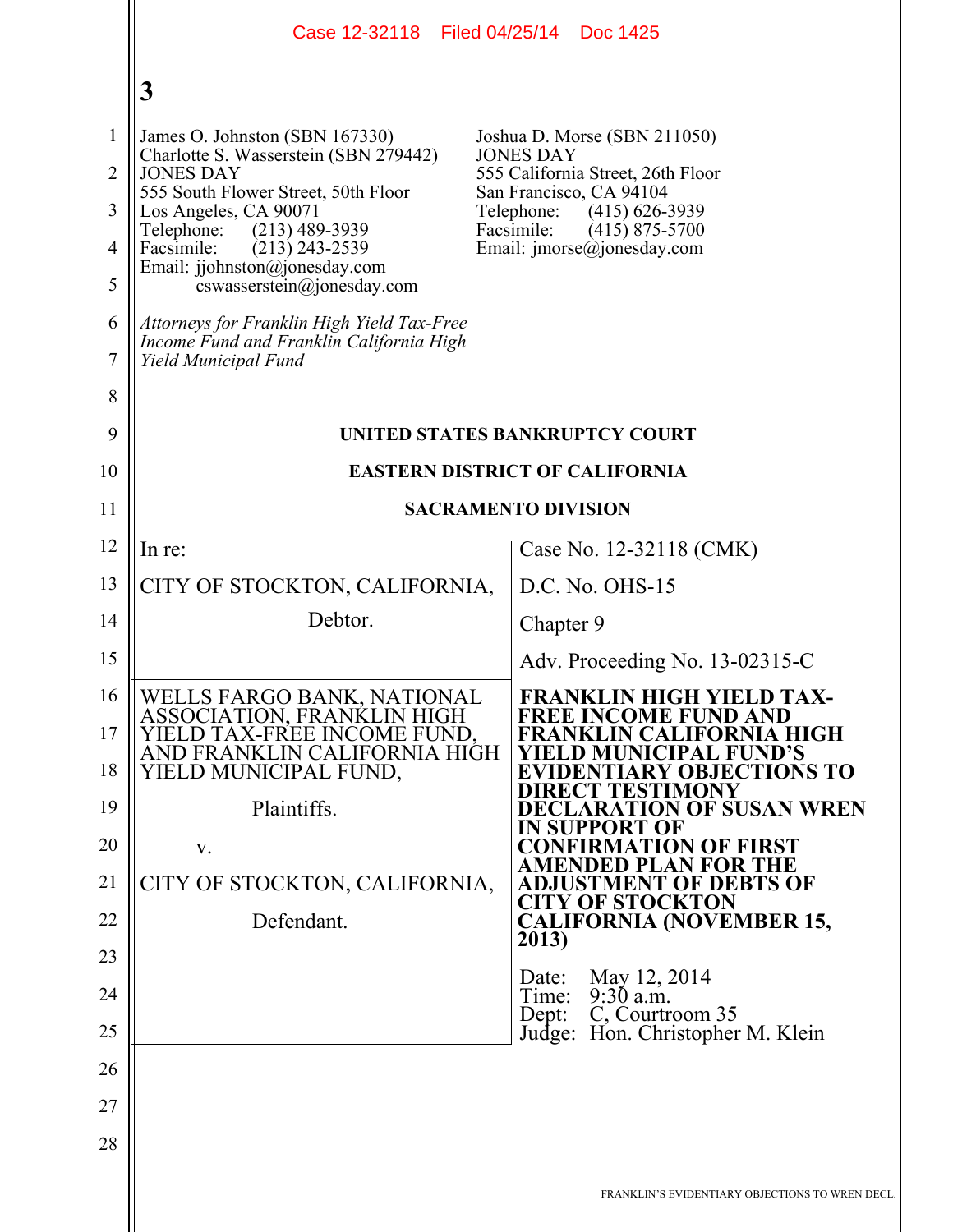## Case 12-32118 Filed 04/25/14 Doc 1425

Franklin High Yield Tax-Free Income Fund and Franklin California High Yield Municipal

Fund (collectively, "Franklin") respectfully submit the following evidentiary objections to the

3 *Direct Testimony Declaration Of Susan Wren In Support of Confirmation Of First Amended Plan* 

*For The Adjustment Of Debts Of City Of Stockton, California (November 15, 2013)* [Docket

Nos. 1382 and 1386 / Adv. Pro. Docket Nos. 77-78].

1

2

4

5

| 6                                                              | <b>PARAGRAPH OBJECTED TO</b>                                                                                                                                                                                                                                                                                                                                                                                                                                                                                                                                                                                                                                                                                                                                                                                                                                                                                                                                                                                                                                                               | <b>GROUNDS FOR OBJECTION</b>                                                                                                                                                                                                                                                                                                                                                                                                                                                                                                                    |
|----------------------------------------------------------------|--------------------------------------------------------------------------------------------------------------------------------------------------------------------------------------------------------------------------------------------------------------------------------------------------------------------------------------------------------------------------------------------------------------------------------------------------------------------------------------------------------------------------------------------------------------------------------------------------------------------------------------------------------------------------------------------------------------------------------------------------------------------------------------------------------------------------------------------------------------------------------------------------------------------------------------------------------------------------------------------------------------------------------------------------------------------------------------------|-------------------------------------------------------------------------------------------------------------------------------------------------------------------------------------------------------------------------------------------------------------------------------------------------------------------------------------------------------------------------------------------------------------------------------------------------------------------------------------------------------------------------------------------------|
| $\tau$<br>8<br>9<br>10<br>11<br>12<br>13                       | It is likely the Properties will be unable to<br>4.<br>generate profit in the foreseeable future.<br>Substantial investment in capital improvements<br>and deferred maintenance is required at all of the<br>Properties, but even then may still not remedy the<br>financial performance of the Properties. The<br>significant impact of the years long recession and<br>subsequent bankruptcy case have caused the City<br>to forego important maintenance and capital<br>improvement projects at the Properties. As a<br>result, the Properties are now in need of serious<br>repair. The extent and projected cost of necessary                                                                                                                                                                                                                                                                                                                                                                                                                                                         | Franklin objects to the underlined portions<br>of this paragraph because they lack<br>foundation. FED. R. EVID. 602. Franklin<br>also objects to the admission of these<br>statements because they contain improper<br>opinion testimony that is not rationally<br>based on Ms. Wren's perception and is not<br>helpful to clearly understand Ms. Wren's<br>testimony or to determine a fact in issue.<br>FED. R. EVID. 701. Franklin incorporates<br>herein its concurrently-filed <i>Evidentiary</i><br><b>Objections To Direct Testimony</b> |
| 14<br>15<br>16<br>17                                           | capital improvements and deferred maintenance at<br>the properties is detailed in the Direct Testimony<br>Declaration Of Tom Nelson Rebutting Expert<br>Report Of Frederick E. Chin ("Nelson DTD") and<br>the Direct Testimony Declaration of Michael Cera<br>Rebutting Expert Report Of Frederick E. Chin<br>("Cera DTD"), which are being submitted<br>concurrently.                                                                                                                                                                                                                                                                                                                                                                                                                                                                                                                                                                                                                                                                                                                     | Declaration Of Tom Nelson Rebutting<br><i>Expert Report Of Frederick E. Chin and</i><br><b>Evidentiary Objections To Direct Testimony</b><br>Declaration of Michael Cera Rebutting<br>Expert Report Of Frederick E. Chin.                                                                                                                                                                                                                                                                                                                       |
| 18<br>19<br>20<br>21<br>22<br>23<br>24<br>25<br>26<br>27<br>28 | During my deposition on March 11, 2014,<br>10.<br>counsel for Franklin asked if I was aware that the<br>City had received a response to the RFP that<br>offered to take on a lease of the courses. I<br>answered that I was not aware of such a response.<br>I was not a member of the Community Services<br>Department at the time the RFP responses were<br>received, and did not know of any response that<br>offered a lease deal. Following my deposition, I<br>investigated the responses to the RFP. I learned<br>that in total, the City received five RFP responses.<br>Four were offers to manage the courses for a fee.<br><u>The fifth response, from Sycamore Landscaping</u><br>Corporation ("Sycamore"), was an offer to lease<br>one or both courses. A true and correct copy of<br>the pricing related portion of Sycamore's response<br>is attached hereto as <b>Exhibit F</b> . True and correct<br>copies of the pricing-related portions of the RFP<br>responses from Kemper, Casper Golf, FM<br>Golf/Valley Crest, and CourseCo are attached<br>hereto as Exhibit G. | Franklin objects to the underlined portions<br>of this paragraph to the extent offered for<br>the truth of the matters asserted, as they<br>consist of inadmissible hearsay. FED. R.<br>EVID. 801, 802.                                                                                                                                                                                                                                                                                                                                         |